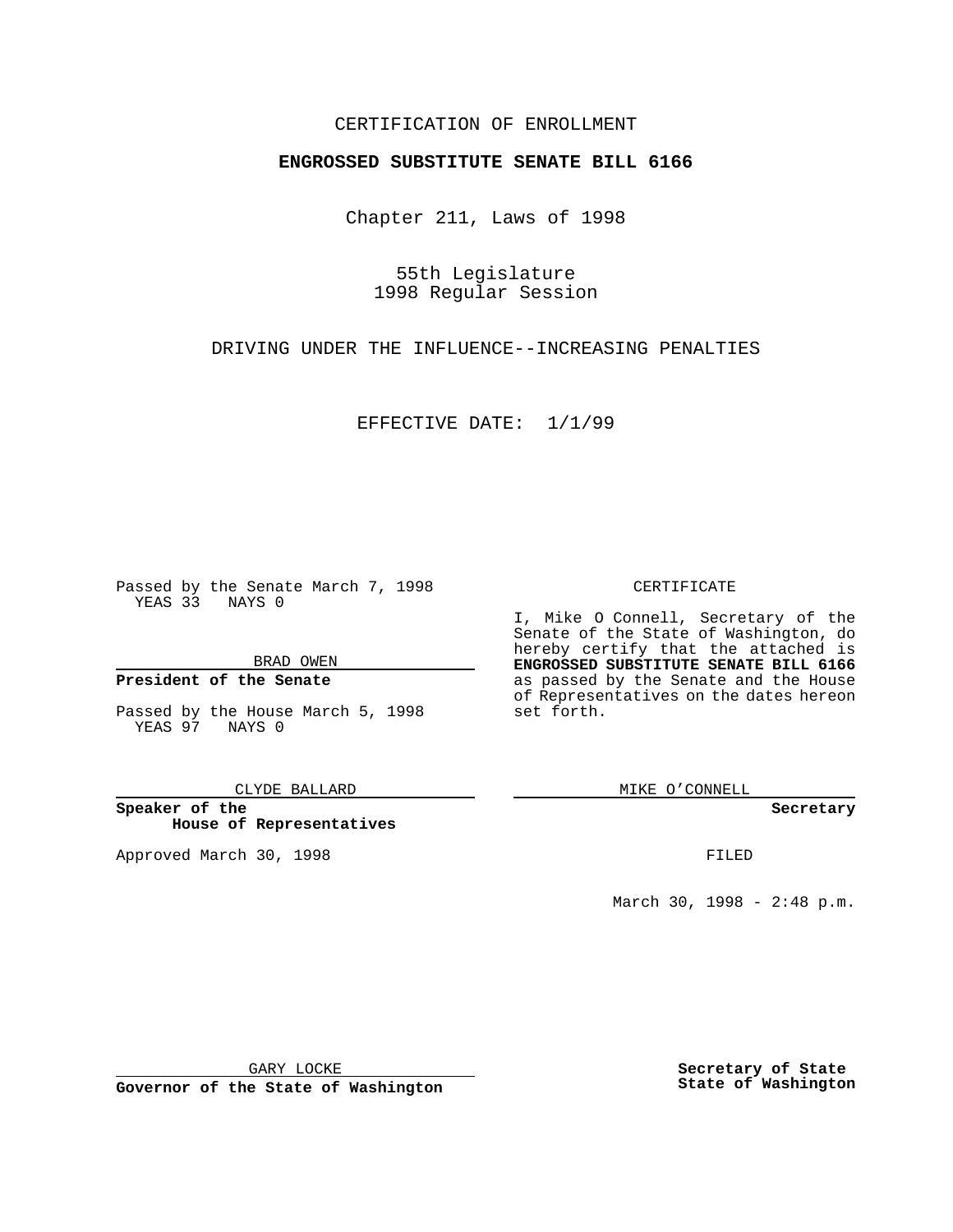## **ENGROSSED SUBSTITUTE SENATE BILL 6166** \_\_\_\_\_\_\_\_\_\_\_\_\_\_\_\_\_\_\_\_\_\_\_\_\_\_\_\_\_\_\_\_\_\_\_\_\_\_\_\_\_\_\_\_\_\_\_

\_\_\_\_\_\_\_\_\_\_\_\_\_\_\_\_\_\_\_\_\_\_\_\_\_\_\_\_\_\_\_\_\_\_\_\_\_\_\_\_\_\_\_\_\_\_\_

Passed Legislature - 1998 Regular Session

AS AMENDED BY THE HOUSE

#### **State of Washington 55th Legislature 1998 Regular Session**

**By** Senate Committee on Law & Justice (originally sponsored by Senators Rossi, Roach, Fairley, Goings, T. Sheldon, McCaslin, Strannigan, Zarelli, Long, Deccio, Oke, Rasmussen, Wood, Kline, Schow, Patterson, Swecker, Stevens, Haugen, McAuliffe, Kohl, Johnson and Benton)

Read first time 01/14/98.

 AN ACT Relating to penalties for driving under the influence; amending RCW 46.61.520 and 9.94A.360; reenacting and amending RCW 46.61.5055 and 9.94A.310; adding a new section to chapter 46.61 RCW; creating a new section; prescribing penalties; and providing an effective date.

BE IT ENACTED BY THE LEGISLATURE OF THE STATE OF WASHINGTON:

 **Sec. 1.** RCW 46.61.5055 and 1997 c 229 s 11 and 1997 c 66 s 14 are each reenacted and amended to read as follows:

 (1) A person who is convicted of a violation of RCW 46.61.502 or 46.61.504 and who has no prior offense within five years shall be punished as follows:

 (a) In the case of a person whose alcohol concentration was less than 0.15, or for whom for reasons other than the person's refusal to take a test offered pursuant to RCW 46.20.308 there is no test result indicating the person's alcohol concentration:

 (i) By imprisonment for not less than one day nor more than one year. Twenty-four consecutive hours of the imprisonment may not be suspended or deferred unless the court finds that the imposition of this mandatory minimum sentence would impose a substantial risk to the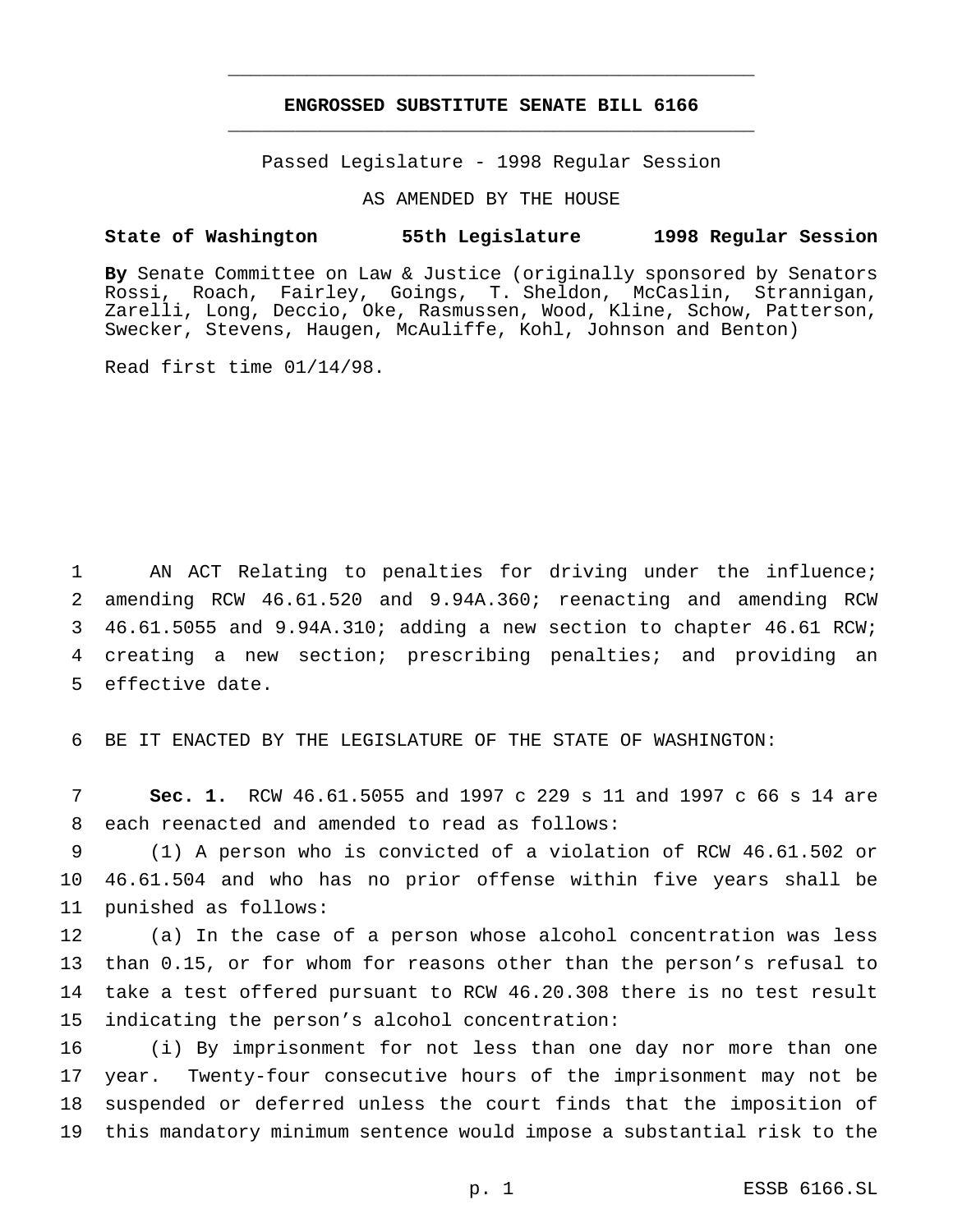offender's physical or mental well-being. Whenever the mandatory minimum sentence is suspended or deferred, the court shall state in writing the reason for granting the suspension or deferral and the facts upon which the suspension or deferral is based; and

 (ii) By a fine of not less than three hundred fifty dollars nor more than five thousand dollars. Three hundred fifty dollars of the fine may not be suspended or deferred unless the court finds the 8 offender to be indigent; and

 (iii) By suspension of the offender's license or permit to drive, or suspension of any nonresident privilege to drive, for a period of ninety days. The period of license, permit, or privilege suspension may not be suspended. The court shall notify the department of licensing of the conviction, and upon receiving notification of the conviction the department shall suspend the offender's license, permit, or privilege; or

 (b) In the case of a person whose alcohol concentration was at least 0.15, or for whom by reason of the person's refusal to take a test offered pursuant to RCW 46.20.308 there is no test result indicating the person's alcohol concentration:

 (i) By imprisonment for not less than two days nor more than one year. Two consecutive days of the imprisonment may not be suspended or deferred unless the court finds that the imposition of this mandatory minimum sentence would impose a substantial risk to the offender's physical or mental well-being. Whenever the mandatory minimum sentence is suspended or deferred, the court shall state in writing the reason for granting the suspension or deferral and the facts upon which the 27 suspension or deferral is based; and

 (ii) By a fine of not less than five hundred dollars nor more than five thousand dollars. Five hundred dollars of the fine may not be suspended or deferred unless the court finds the offender to be indigent; and

 (iii) By revocation of the offender's license or permit to drive, or suspension of any nonresident privilege to drive, for a period of one year. The period of license, permit, or privilege suspension may not be suspended. The court shall notify the department of licensing of the conviction, and upon receiving notification of the conviction the department shall suspend the offender's license, permit, or privilege.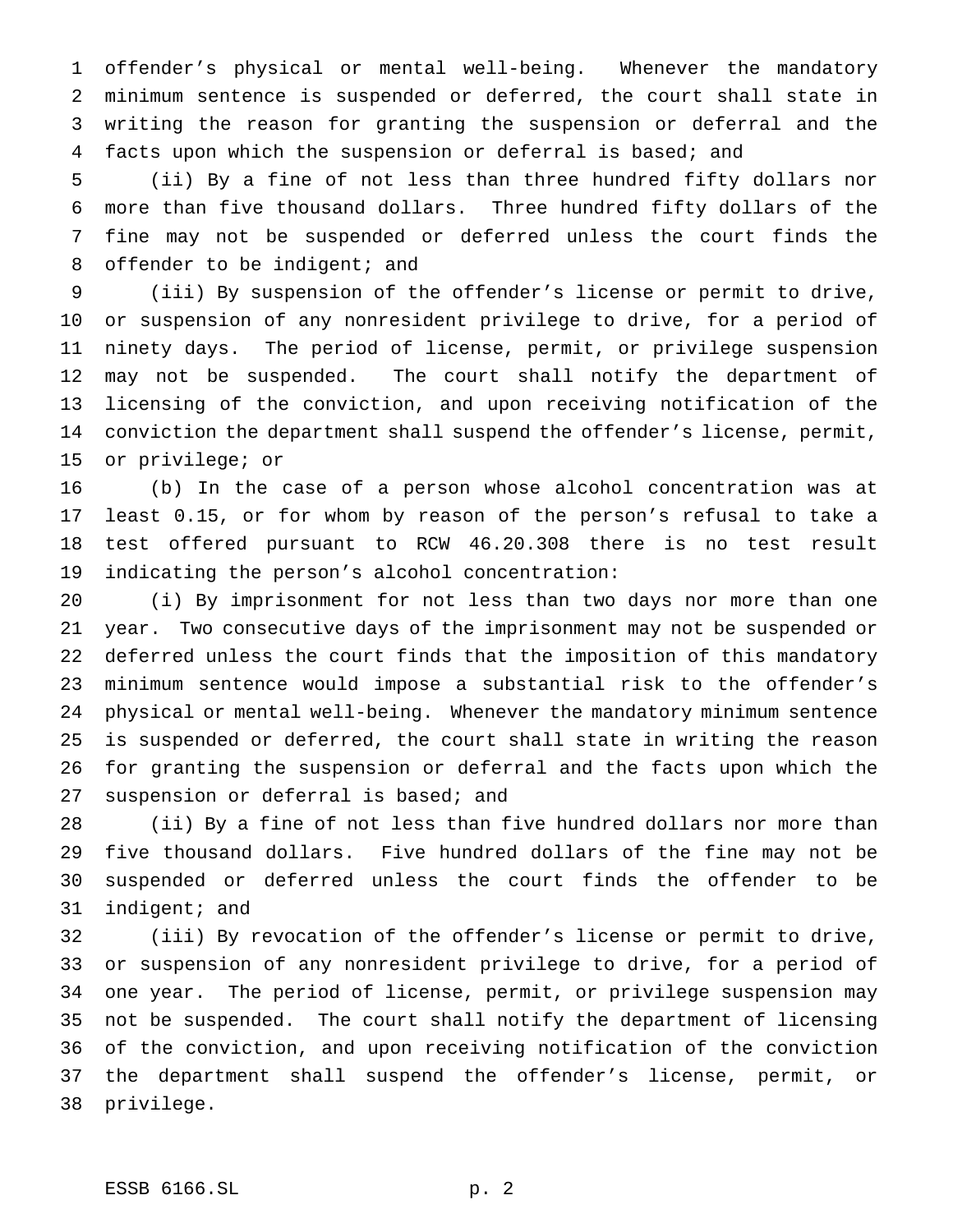(2) A person who is convicted of a violation of RCW 46.61.502 or 46.61.504 and who has one prior offense within five years shall be punished as follows:

 (a) In the case of a person whose alcohol concentration was less than 0.15, or for whom for reasons other than the person's refusal to take a test offered pursuant to RCW 46.20.308 there is no test result indicating the person's alcohol concentration:

 (i) By imprisonment for not less than thirty days nor more than one year. Thirty days of the imprisonment may not be suspended or deferred unless the court finds that the imposition of this mandatory minimum sentence would impose a substantial risk to the offender's physical or mental well-being. Whenever the mandatory minimum sentence is suspended or deferred, the court shall state in writing the reason for granting the suspension or deferral and the facts upon which the suspension or deferral is based; and

 (ii) By a fine of not less than five hundred dollars nor more than five thousand dollars. Five hundred dollars of the fine may not be suspended or deferred unless the court finds the offender to be indigent; and

 (iii) By revocation of the offender's license or permit to drive, or suspension of any nonresident privilege to drive, for a period of two years. The period of license, permit, or privilege revocation may not be suspended. The court shall notify the department of licensing of the conviction, and upon receiving notification of the conviction the department shall revoke the offender's license, permit, or privilege; or

 (b) In the case of a person whose alcohol concentration was at least 0.15, or for whom by reason of the person's refusal to take a test offered pursuant to RCW 46.20.308 there is no test result indicating the person's alcohol concentration:

 (i) By imprisonment for not less than forty-five days nor more than one year. Forty-five days of the imprisonment may not be suspended or deferred unless the court finds that the imposition of this mandatory minimum sentence would impose a substantial risk to the offender's physical or mental well-being. Whenever the mandatory minimum sentence is suspended or deferred, the court shall state in writing the reason for granting the suspension or deferral and the facts upon which the suspension or deferral is based; and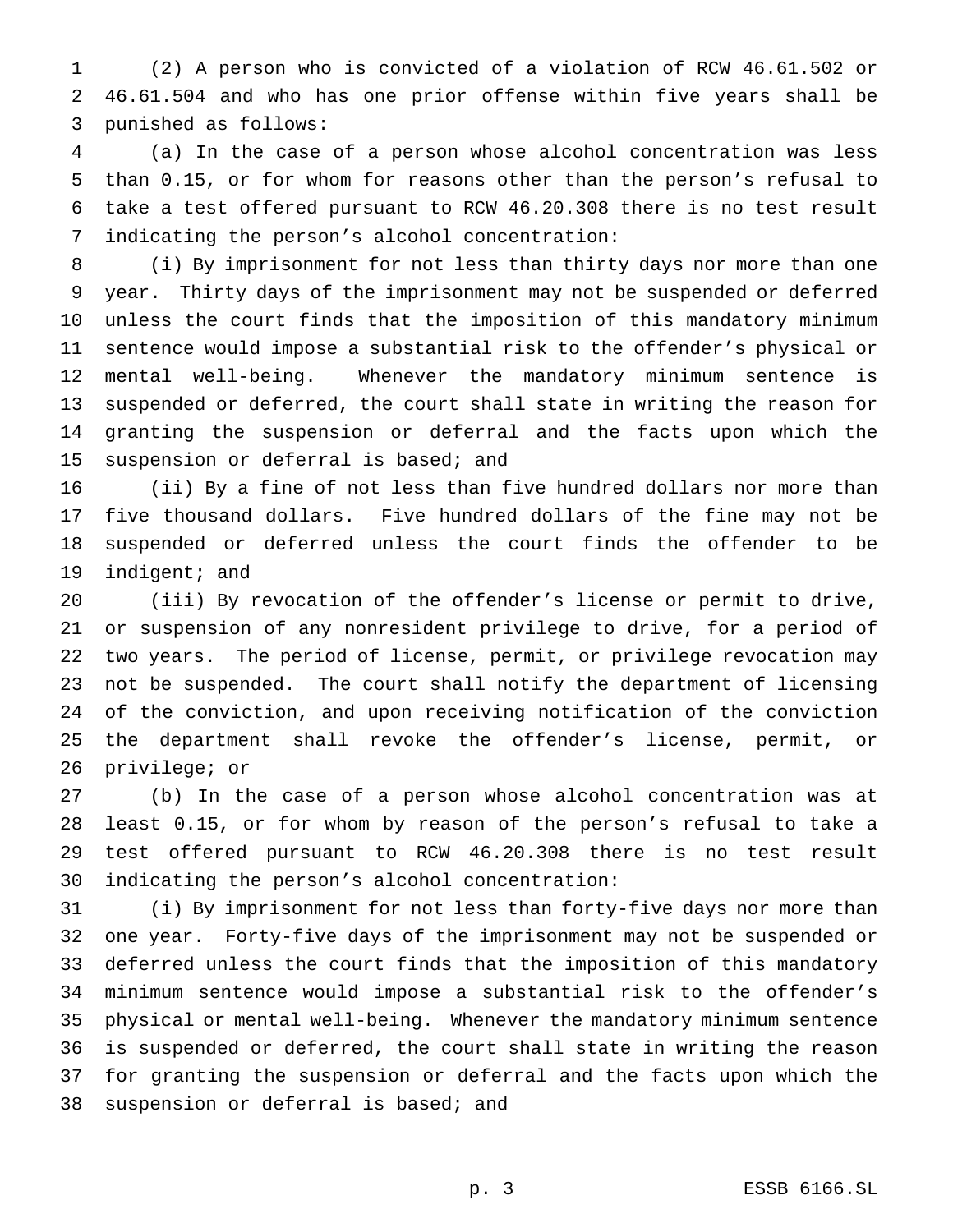(ii) By a fine of not less than seven hundred fifty dollars nor more than five thousand dollars. Seven hundred fifty dollars of the fine may not be suspended or deferred unless the court finds the 4 offender to be indigent; and

 (iii) By revocation of the offender's license or permit to drive, or suspension of any nonresident privilege to drive, for a period of nine hundred days. The period of license, permit, or privilege revocation may not be suspended. The court shall notify the department of licensing of the conviction, and upon receiving notification of the conviction the department shall revoke the offender's license, permit, or privilege.

 (3) A person who is convicted of a violation of RCW 46.61.502 or 46.61.504 and who has two or more prior offenses within five years shall be punished as follows:

 (a) In the case of a person whose alcohol concentration was less than 0.15, or for whom for reasons other than the person's refusal to take a test offered pursuant to RCW 46.20.308 there is no test result indicating the person's alcohol concentration:

 (i) By imprisonment for not less than ninety days nor more than one year. Ninety days of the imprisonment may not be suspended or deferred unless the court finds that the imposition of this mandatory minimum sentence would impose a substantial risk to the offender's physical or mental well-being. Whenever the mandatory minimum sentence is suspended or deferred, the court shall state in writing the reason for granting the suspension or deferral and the facts upon which the 26 suspension or deferral is based; and

 (ii) By a fine of not less than one thousand dollars nor more than five thousand dollars. One thousand dollars of the fine may not be suspended or deferred unless the court finds the offender to be indigent; and

 (iii) By revocation of the offender's license or permit to drive, or suspension of any nonresident privilege to drive, for a period of three years. The period of license, permit, or privilege revocation may not be suspended. The court shall notify the department of licensing of the conviction, and upon receiving notification of the conviction the department shall revoke the offender's license, permit, or privilege; or

 (b) In the case of a person whose alcohol concentration was at least 0.15, or for whom by reason of the person's refusal to take a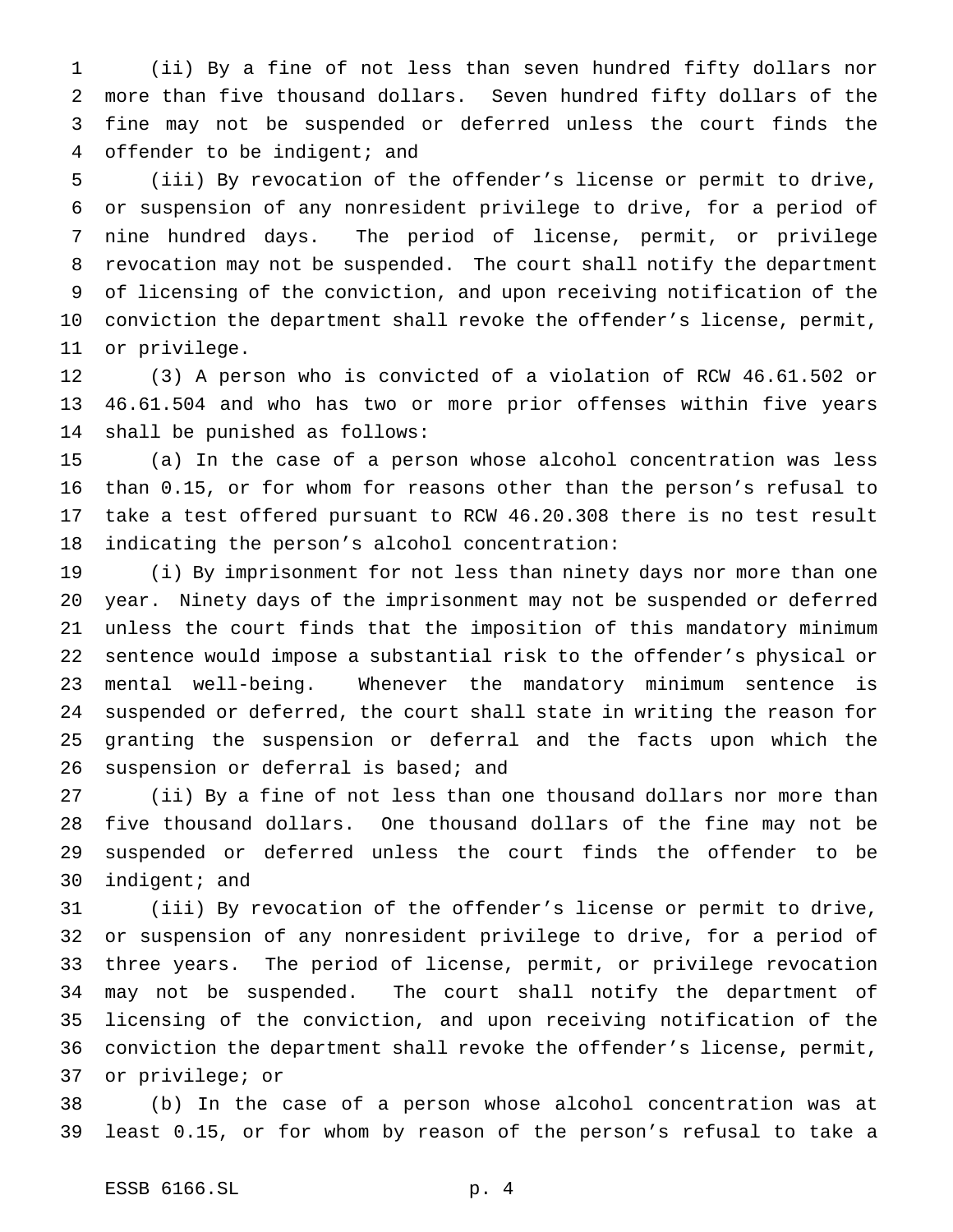test offered pursuant to RCW 46.20.308 there is no test result indicating the person's alcohol concentration:

 (i) By imprisonment for not less than one hundred twenty days nor more than one year. One hundred twenty days of the imprisonment may not be suspended or deferred unless the court finds that the imposition of this mandatory minimum sentence would impose a substantial risk to the offender's physical or mental well-being. Whenever the mandatory minimum sentence is suspended or deferred, the court shall state in writing the reason for granting the suspension or deferral and the facts upon which the suspension or deferral is based; and

 (ii) By a fine of not less than one thousand five hundred dollars nor more than five thousand dollars. One thousand five hundred dollars of the fine may not be suspended or deferred unless the court finds the 14 offender to be indigent; and

 (iii) By revocation of the offender's license or permit to drive, or suspension of any nonresident privilege to drive, for a period of four years. The period of license, permit, or privilege revocation may not be suspended. The court shall notify the department of licensing of the conviction, and upon receiving notification of the conviction the department shall revoke the offender's license, permit, or privilege.

 (4) In exercising its discretion in setting penalties within the limits allowed by this section, the court shall particularly consider whether the person's driving at the time of the offense was responsible for injury or damage to another or another's property.

 (5) An offender punishable under this section is subject to the alcohol assessment and treatment provisions of RCW 46.61.5056.

 (6) After expiration of any period of suspension or revocation of the offender's license, permit, or privilege to drive required by this section, the department shall place the offender's driving privilege in probationary status pursuant to RCW 46.20.355.

 (7)(a) In addition to any nonsuspendable and nondeferrable jail sentence required by this section, whenever the court imposes less than one year in jail, the court shall also suspend but shall not defer a period of confinement for a period not exceeding two years. The court shall impose conditions of probation that include: (i) Not driving a motor vehicle within this state without a valid license to drive and proof of financial responsibility for the future; (ii) not driving a motor vehicle within this state while having an alcohol concentration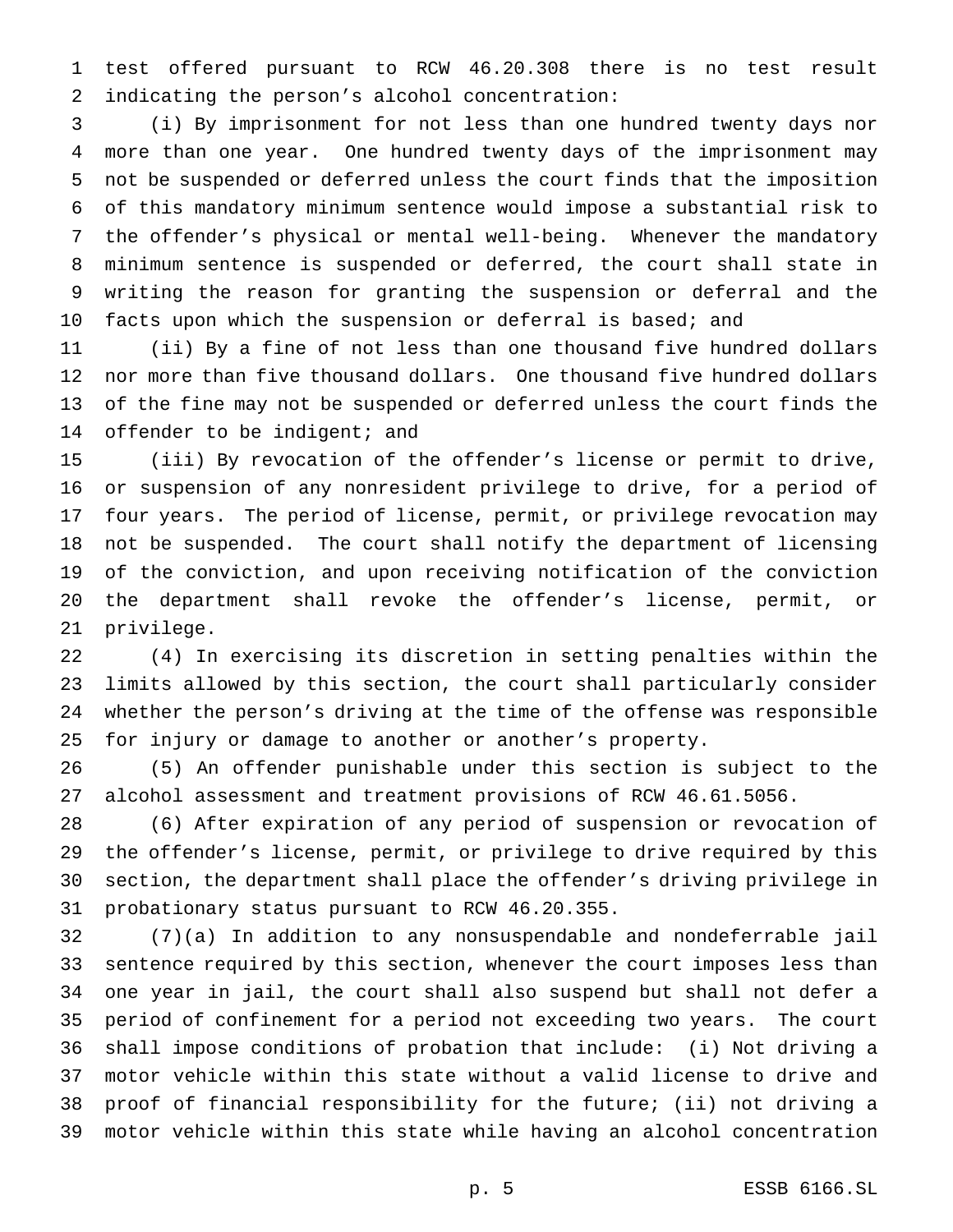of 0.08 or more within two hours after driving; and (iii) not refusing to submit to a test of his or her breath or blood to determine alcohol concentration upon request of a law enforcement officer who has reasonable grounds to believe the person was driving or was in actual physical control of a motor vehicle within this state while under the influence of intoxicating liquor. The court may impose conditions of probation that include nonrepetition, installation of an ignition interlock or other biological or technical device on the probationer's motor vehicle, alcohol or drug treatment, supervised probation, or other conditions that may be appropriate. The sentence may be imposed in whole or in part upon violation of a condition of probation during the suspension period.

 (b) For each violation of mandatory conditions of probation under (a)(i) and (ii) or (a)(i) and (iii) of this subsection, the court shall order the convicted person to be confined for thirty days, which shall not be suspended or deferred.

 (c) For each incident involving a violation of a mandatory condition of probation imposed under this subsection, the license, permit, or privilege to drive of the person shall be suspended by the court for thirty days or, if such license, permit, or privilege to drive already is suspended, revoked, or denied at the time the finding of probation violation is made, the suspension, revocation, or denial then in effect shall be extended by thirty days. The court shall notify the department of any suspension, revocation, or denial or any extension of a suspension, revocation, or denial imposed under this subsection.

(8)(a) A "prior offense" means any of the following:

 (i) A conviction for a violation of RCW 46.61.502 or an equivalent local ordinance;

 (ii) A conviction for a violation of RCW 46.61.504 or an equivalent local ordinance;

 (iii) A conviction for a violation of RCW 46.61.520 committed while under the influence of intoxicating liquor or any drug;

 (iv) A conviction for a violation of RCW 46.61.522 committed while under the influence of intoxicating liquor or any drug;

 (v) A conviction for a violation of RCW 46.61.5249, 46.61.500, or 9A.36.050 or an equivalent local ordinance, if the conviction is the result of a charge that was originally filed as a violation of RCW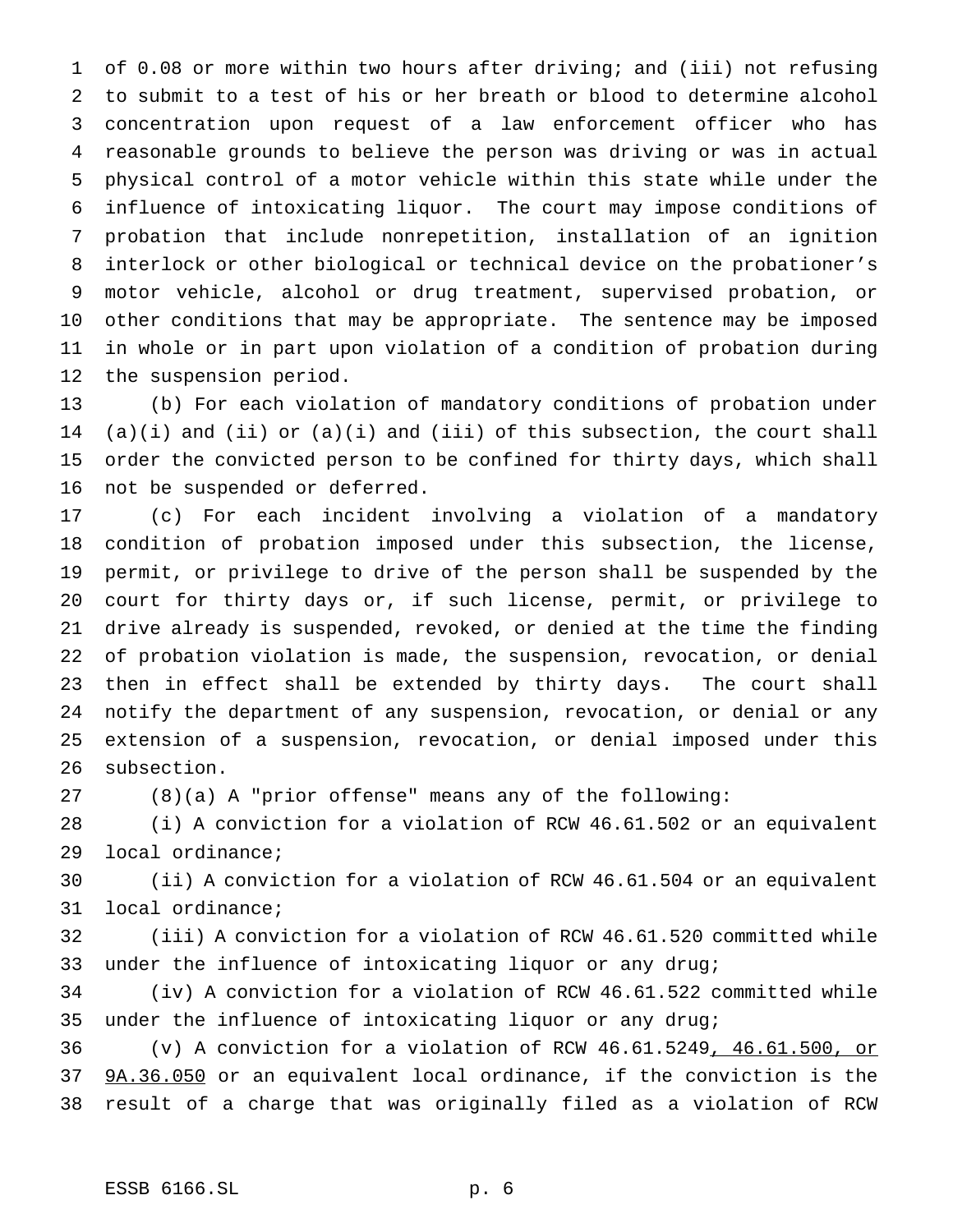46.61.502 or 46.61.504, or an equivalent local ordinance, or of RCW 46.61.520 or 46.61.522;

 (vi) An out-of-state conviction for a violation that would have been a violation of (a)(i), (ii), (iii), (iv), or (v) of this subsection if committed in this state;

 (vii) A deferred prosecution under chapter 10.05 RCW granted in a prosecution for a violation of RCW 46.61.502, 46.61.504, or an equivalent local ordinance; or

 (viii) A deferred prosecution under chapter 10.05 RCW granted in a prosecution for a violation of RCW 46.61.5249, or an equivalent local ordinance, if the charge under which the deferred prosecution was granted was originally filed as a violation of RCW 46.61.502 or 46.61.504, or an equivalent local ordinance, or of RCW 46.61.520 or 46.61.522.

 (b) "Within five years" means that the arrest for a prior offense occurred within five years of the arrest for the current offense.

 **Sec. 2.** RCW 46.61.520 and 1996 c 199 s 7 are each amended to read as follows:

 (1) When the death of any person ensues within three years as a proximate result of injury proximately caused by the driving of any vehicle by any person, the driver is guilty of vehicular homicide if the driver was operating a motor vehicle:

 (a) While under the influence of intoxicating liquor or any drug, as defined by RCW 46.61.502; or

(b) In a reckless manner; or

(c) With disregard for the safety of others.

 (2) Vehicular homicide is a class A felony punishable under chapter 28 9A.20 RCW, except that, for a conviction under subsection (1)(a) of this section, an additional two years shall be added to the sentence 30 for each prior offense as defined in RCW 46.61.5055.

 **Sec. 3.** RCW 9.94A.310 and 1997 c 365 s 3 and 1997 c 338 s 50 are each reenacted and amended to read as follows: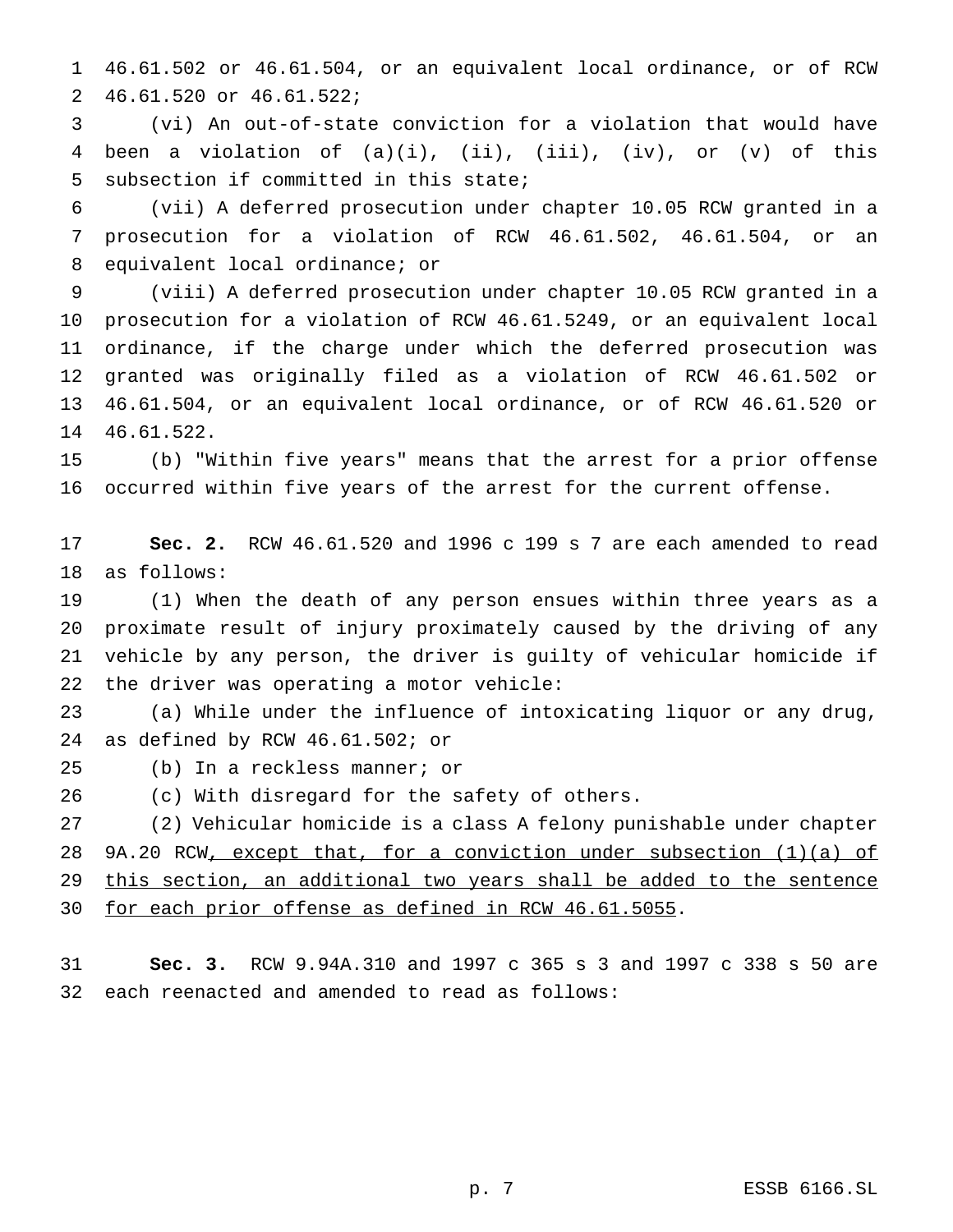| (1)                                 | TABLE 1                                                  |              |         |         |                                                      |         |         |         |                                                       |                 |
|-------------------------------------|----------------------------------------------------------|--------------|---------|---------|------------------------------------------------------|---------|---------|---------|-------------------------------------------------------|-----------------|
| Sentencing Grid                     |                                                          |              |         |         |                                                      |         |         |         |                                                       |                 |
|                                     | SERIOUSNESS                                              |              |         |         |                                                      |         |         |         |                                                       |                 |
| <b>SCORE</b><br>4<br>OFFENDER SCORE |                                                          |              |         |         |                                                      |         |         |         |                                                       |                 |
|                                     |                                                          |              |         |         |                                                      |         |         |         |                                                       | 9 or            |
|                                     | 0                                                        | $\mathbf{1}$ | 2       | 3       | $4\overline{ }$                                      | 5       | 6       | 7       | 8                                                     | more            |
| XV                                  | Life Sentence without Parole/Death Penalty               |              |         |         |                                                      |         |         |         |                                                       |                 |
| XIV                                 |                                                          |              |         |         | 23y4m 24y4m 25y4m 26y4m 27y4m 28y4m 30y4m 32y10m 36y |         |         |         |                                                       | 40y             |
|                                     | $240-$                                                   | $250 -$      | $261-$  | $271 -$ | $281-$                                               | 291-    | $312 -$ | $338 -$ | $370 -$                                               | $411 -$         |
|                                     | 320                                                      | 333          | 347     | 361     | 374                                                  | 388     | 416     | 450     | 493                                                   | 548             |
| XIII                                | 14y4m 15y4m 16y2m 17y 17y11m 18y9m 20y5m 22y2m 25y7m 29y |              |         |         |                                                      |         |         |         |                                                       |                 |
|                                     | $123 -$                                                  | $134-$       | 144-    | $154-$  | $165 -$                                              | $175 -$ | $195 -$ | $216-$  | $257 -$                                               | $298 -$         |
|                                     | 220                                                      | 234          | 244     | 254     | 265                                                  | 275     | 295     | 316     | 357                                                   | 397             |
| XII                                 | 9у —                                                     |              |         |         |                                                      |         |         |         | 9y11m 10y9m 11y8m 12y6m 13y5m 15y9m 17y3m 20y3m 23y3m |                 |
|                                     | $93 -$                                                   | $102 -$      | $111 -$ | $120 -$ | 129-                                                 | $138 -$ | $162 -$ | $178 -$ | $209 -$                                               | $240-$          |
|                                     | 123                                                      | 136          | 147     | 160     | 171                                                  | 184     | 216     | 236     | 277                                                   | 318             |
| ΧI                                  | 7y6m                                                     | 8y4m         | 9y2m    |         | 9y11m 10y9m 11y7m 14y2m 15y5m 17y11m 20y5m           |         |         |         |                                                       |                 |
|                                     | $78 -$                                                   | $86 -$       | $95 -$  | $102 -$ | $111 -$                                              | $120 -$ | $146-$  | $159 -$ | $185 -$                                               | $210-$          |
|                                     | 102                                                      | 114          | 125     | 136     | 147                                                  | 158     | 194     | 211     | 245                                                   | 280             |
| X                                   | 5y                                                       | 5у6m         | бу      | бу6m    | 7у                                                   | 7y6m    | 9y6m    |         | 10y6m 12y6m 14y6m                                     |                 |
|                                     | $51 -$                                                   | $57 -$       | $62 -$  | $67 -$  | $72 -$                                               | $77 -$  | $98 -$  | $108 -$ | $129 -$                                               | $149-$          |
|                                     | 68                                                       | 75           | 82      | 89      | 96                                                   | 102     | 130     | 144     | 171                                                   | 198             |
| IX                                  | 3y                                                       | 3y6m         | 4y      | $4y$ 6m | 5y                                                   | 5y6m    | 7y6m    | 8y6m    |                                                       | $10y6m$ $12y6m$ |
|                                     | $31 -$                                                   | $36 -$       | $41 -$  | $46 -$  | $51 -$                                               | $57 -$  | $77 -$  | $87 -$  | $108 -$                                               | $129 -$         |
|                                     | 41                                                       | 48           | 54      | 61      | 68                                                   | 75      | 102     | 116     | 144                                                   | 171             |
| VIII                                | 2y                                                       | 2y6m         | 3y      | 3y6m    | 4y                                                   | $4y$ 6m | бу6m    | 7y6m    | $8y$ 6m                                               | $10y$ 6m        |
|                                     | $21 -$                                                   | $26 -$       | $31 -$  | $36 -$  | $41 -$                                               | $46 -$  | $67 -$  | $77 -$  | $87 -$                                                | $108 -$         |
|                                     | 27                                                       | 34           | 41      | 48      | 54                                                   | 61      | 89      | 102     | 116                                                   | 144             |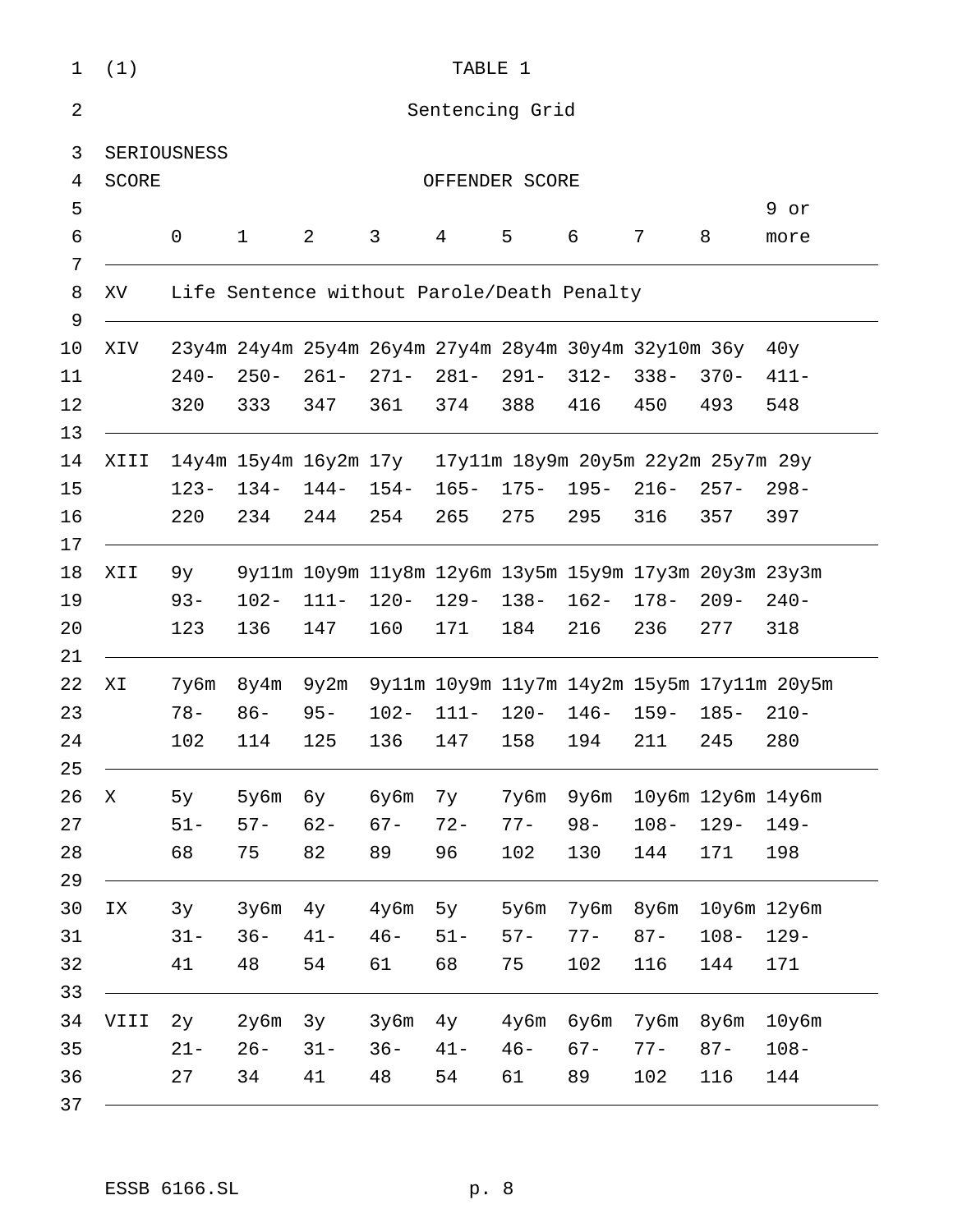| 1              | VII                           | 18m      | 2y             | 2y6m           | 3y             | 3y6m     | 4y             | 5y6m     | бу6m   | 7y6m   | 8y6m   |
|----------------|-------------------------------|----------|----------------|----------------|----------------|----------|----------------|----------|--------|--------|--------|
| $\overline{2}$ |                               | $15 -$   | $21 -$         | $26 -$         | $31 -$         | $36 -$   | $41 -$         | $57 -$   | $67 -$ | $77 -$ | $87 -$ |
| $\mathsf{3}$   |                               | 20       | 27             | 34             | 41             | 48       | 54             | 75       | 89     | 102    | 116    |
| $\overline{4}$ |                               |          |                |                |                |          |                |          |        |        |        |
| 5              | VI                            | 13m      | 18m            | 2y             | 2y6m           | 3y       | 3y6m           | 4y6m     | 5y6m   | 6y6m   | 7y6m   |
| $\epsilon$     |                               | $12 + -$ | $15 -$         | $21 -$         | $26 -$         | $31 -$   | $36 -$         | $46 -$   | $57 -$ | $67 -$ | $77 -$ |
| 7              |                               | 14       | 20             | 27             | 34             | 41       | 48             | 61       | 75     | 89     | 102    |
| 8              |                               |          |                |                |                |          |                |          |        |        |        |
| $\mathsf 9$    | V                             | 9m       | 13m            | 15m            | 18m            | 2y2m     | 3y2m           | 4y       | 5y     | бу     | 7y     |
| $10$           |                               | $6-$     | $12 + -$       | $13 -$         | $15 -$         | $22 -$   | $33 -$         | $41 -$   | $51 -$ | $62 -$ | $72 -$ |
| 11             |                               | 12       | 14             | 17             | 20             | 29       | 43             | 54       | 68     | 82     | 96     |
| 12             |                               |          |                |                |                |          |                |          |        |        |        |
| 13             | IV                            | бm       | 9m             | 13m            | $15m$          | $18m$    | 2y2m           | 3y2m     | 4y2m   | 5y2m   | 6y2m   |
| 14             |                               | $3 -$    | $6-$           | $12 + -$       | $13 -$         | $15 -$   | $22 -$         | $33 -$   | $43 -$ | $53 -$ | $63 -$ |
| 15             |                               | 9        | 12             | 14             | 17             | 20       | 29             | 43       | 57     | 70     | 84     |
| 16             |                               |          |                |                |                |          |                |          |        |        |        |
| 17             | III                           | 2m       | 5m             | 8 <sub>m</sub> | 11m            | 14m      | 20m            | 2y2m     | 3y2m   | 4y2m   | 5y     |
| 18             |                               | $1 -$    | $3 -$          | $4-$           | $9-$           | $12 + -$ | $17 -$         | $22 -$   | $33 -$ | $43 -$ | $51 -$ |
| 19             |                               | 3        | 8              | 12             | 12             | 16       | 22             | 29       | 43     | 57     | 68     |
| 20             |                               |          |                |                |                |          |                |          |        |        |        |
| 21             | $\mbox{\bf I}$ $\mbox{\bf I}$ |          | 4 <sub>m</sub> | бm             | 8 <sub>m</sub> | 13m      | 16m            | 20m      | 2y2m   | 3y2m   | 4y2m   |
| 22             |                               | $0 - 90$ | $2 -$          | $3 -$          | $4-$           | $12 + -$ | $14-$          | $17 -$   | $22 -$ | $33 -$ | $43 -$ |
| 23             |                               | Days     | 6              | 9              | 12             | 14       | 18             | 22       | 29     | 43     | 57     |
| 24             |                               |          |                |                |                |          |                |          |        |        |        |
| 25             | $\mathbf I$                   |          |                | 3m             | 4m             | 5m       | 8 <sub>m</sub> | 13m      | 16m    | 20m    | 2y2m   |
| 26             |                               | $0 - 60$ | $0 - 90$       | $2 -$          | $2 -$          | $3 -$    | $4-$           | $12 + -$ | $14 -$ | $17 -$ | $22 -$ |
| 27             |                               | Days     | Days           | 5              | 6              | 8        | 12             | 14       | 18     | 22     | 29     |
| 28             |                               |          |                |                |                |          |                |          |        |        |        |

 NOTE: Numbers in the first horizontal row of each seriousness category 30 represent sentencing midpoints in  $years(y)$  and months(m). Numbers in the second and third rows represent presumptive sentencing ranges in months, or in days if so designated. 12+ equals one year and one day. (2) For persons convicted of the anticipatory offenses of criminal attempt, solicitation, or conspiracy under chapter 9A.28 RCW, the presumptive sentence is determined by locating the sentencing grid sentence range defined by the appropriate offender score and the seriousness level of the completed crime, and multiplying the range by 75 percent.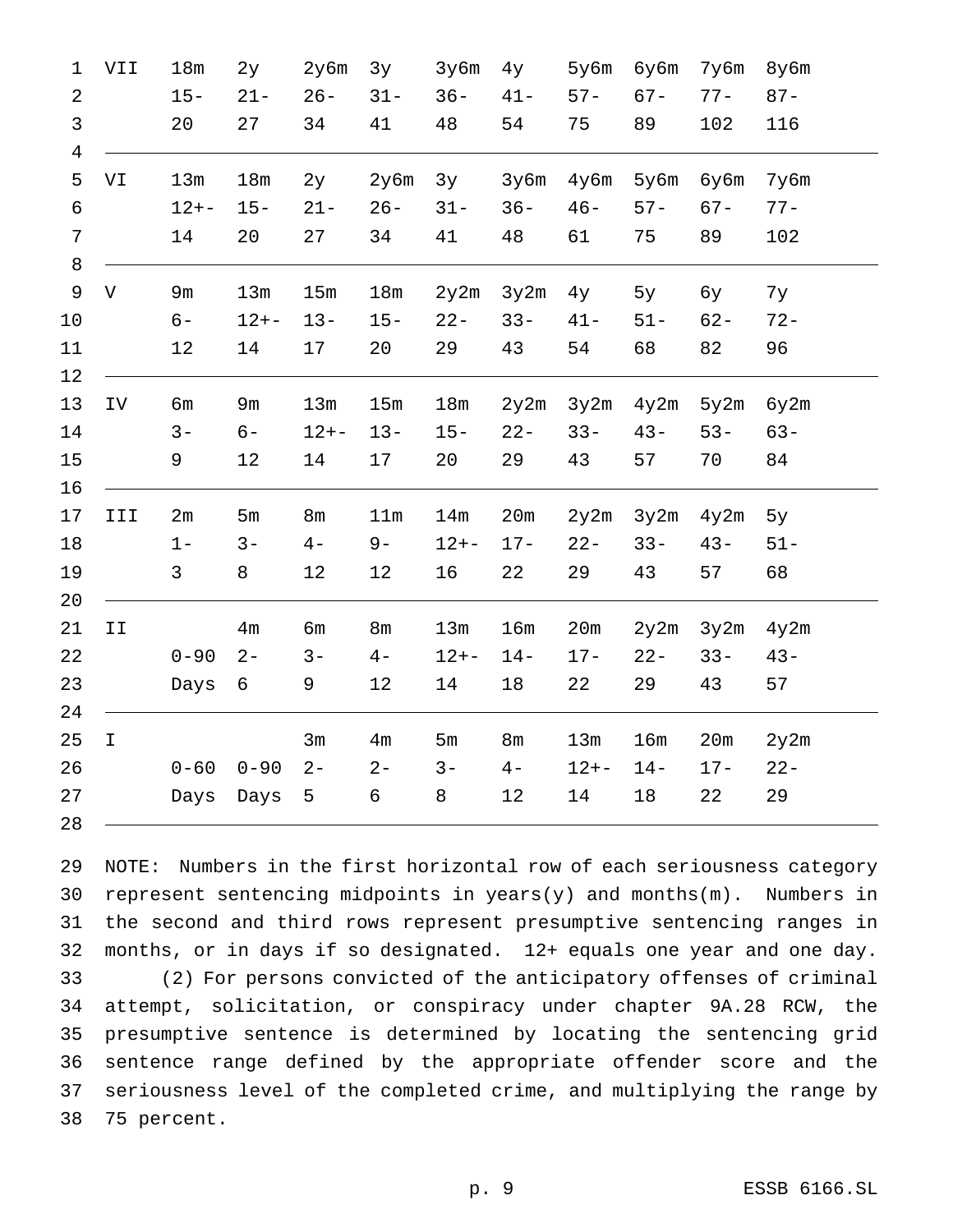(3) The following additional times shall be added to the presumptive sentence for felony crimes committed after July 23, 1995, if the offender or an accomplice was armed with a firearm as defined in RCW 9.41.010 and the offender is being sentenced for one of the crimes listed in this subsection as eligible for any firearm enhancements based on the classification of the completed felony crime. If the offender or an accomplice was armed with a firearm as defined in RCW 9.41.010 and the offender is being sentenced for an anticipatory offense under chapter 9A.28 RCW to commit one of the crimes listed in this subsection as eligible for any firearm enhancements, the following additional times shall be added to the presumptive sentence determined under subsection (2) of this section based on the felony crime of conviction as classified under RCW 9A.28.020:

 (a) Five years for any felony defined under any law as a class A felony or with a maximum sentence of at least twenty years, or both, and not covered under (f) of this subsection.

 (b) Three years for any felony defined under any law as a class B felony or with a maximum sentence of ten years, or both, and not covered under (f) of this subsection.

 (c) Eighteen months for any felony defined under any law as a class C felony or with a maximum sentence of five years, or both, and not covered under (f) of this subsection.

 (d) If the offender is being sentenced for any firearm enhancements under (a), (b), and/or (c) of this subsection and the offender has previously been sentenced for any deadly weapon enhancements after July 23, 1995, under (a), (b), and/or (c) of this subsection or subsection (4)(a), (b), and/or (c) of this section, or both, any and all firearm enhancements under this subsection shall be twice the amount of the enhancement listed.

 (e) Notwithstanding any other provision of law, any and all firearm enhancements under this section are mandatory, shall be served in total confinement, and shall not run concurrently with any other sentencing provisions.

 (f) The firearm enhancements in this section shall apply to all felony crimes except the following: Possession of a machine gun, possessing a stolen firearm, drive-by shooting, theft of a firearm, unlawful possession of a firearm in the first and second degree, and use of a machine gun in a felony.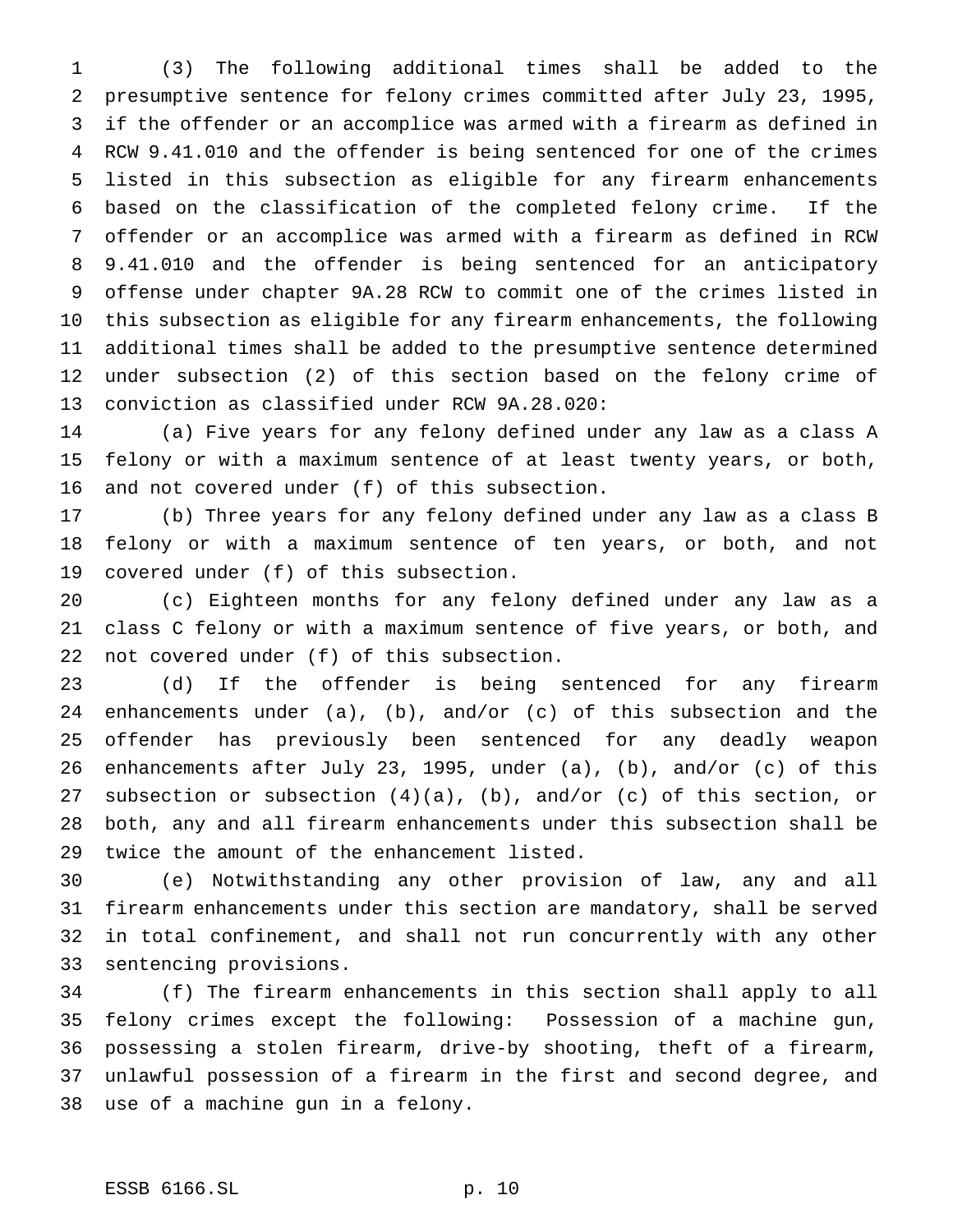(g) If the presumptive sentence under this section exceeds the statutory maximum for the offense, the statutory maximum sentence shall be the presumptive sentence unless the offender is a persistent offender as defined in RCW 9.94A.030.

 (4) The following additional times shall be added to the presumptive sentence for felony crimes committed after July 23, 1995, if the offender or an accomplice was armed with a deadly weapon as defined in this chapter other than a firearm as defined in RCW 9.41.010 and the offender is being sentenced for one of the crimes listed in this subsection as eligible for any deadly weapon enhancements based on the classification of the completed felony crime. If the offender or an accomplice was armed with a deadly weapon other than a firearm as defined in RCW 9.41.010 and the offender is being sentenced for an anticipatory offense under chapter 9A.28 RCW to commit one of the crimes listed in this subsection as eligible for any deadly weapon enhancements, the following additional times shall be added to the presumptive sentence determined under subsection (2) of this section based on the felony crime of conviction as classified under RCW 9A.28.020:

 (a) Two years for any felony defined under any law as a class A felony or with a maximum sentence of at least twenty years, or both, and not covered under (f) of this subsection.

 (b) One year for any felony defined under any law as a class B felony or with a maximum sentence of ten years, or both, and not covered under (f) of this subsection.

 (c) Six months for any felony defined under any law as a class C felony or with a maximum sentence of five years, or both, and not covered under (f) of this subsection.

 (d) If the offender is being sentenced under (a), (b), and/or (c) of this subsection for any deadly weapon enhancements and the offender has previously been sentenced for any deadly weapon enhancements after July 23, 1995, under (a), (b), and/or (c) of this subsection or subsection (3)(a), (b), and/or (c) of this section, or both, any and all deadly weapon enhancements under this subsection shall be twice the amount of the enhancement listed.

 (e) Notwithstanding any other provision of law, any and all deadly weapon enhancements under this section are mandatory, shall be served in total confinement, and shall not run concurrently with any other sentencing provisions.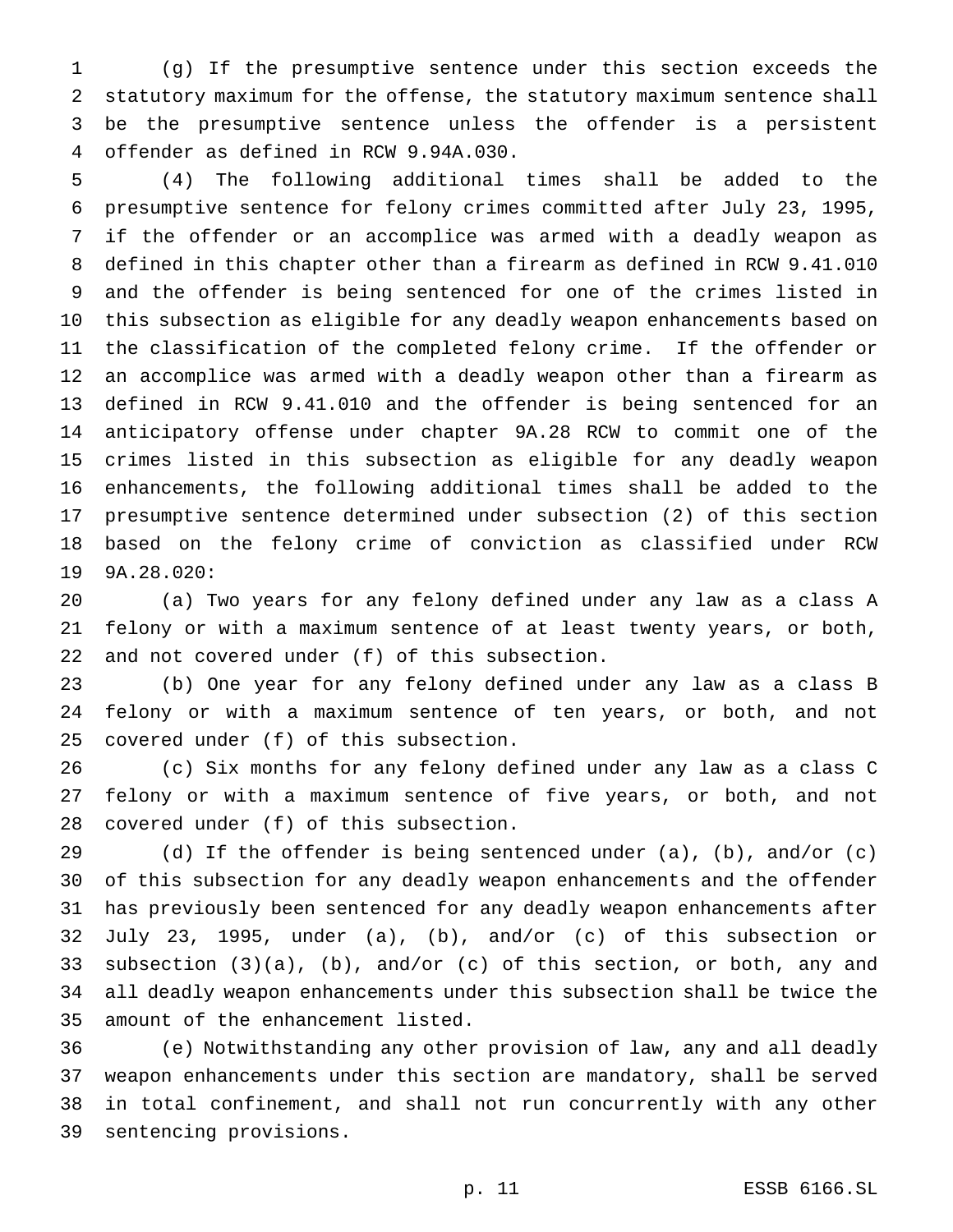(f) The deadly weapon enhancements in this section shall apply to all felony crimes except the following: Possession of a machine gun, possessing a stolen firearm, drive-by shooting, theft of a firearm, unlawful possession of a firearm in the first and second degree, and use of a machine gun in a felony.

 (g) If the presumptive sentence under this section exceeds the statutory maximum for the offense, the statutory maximum sentence shall be the presumptive sentence unless the offender is a persistent offender as defined in RCW 9.94A.030.

 (5) The following additional times shall be added to the presumptive sentence if the offender or an accomplice committed the offense while in a county jail or state correctional facility as that term is defined in this chapter and the offender is being sentenced for one of the crimes listed in this subsection. If the offender or an accomplice committed one of the crimes listed in this subsection while in a county jail or state correctional facility as that term is defined in this chapter, and the offender is being sentenced for an anticipatory offense under chapter 9A.28 RCW to commit one of the crimes listed in this subsection, the following additional times shall be added to the presumptive sentence determined under subsection (2) of this section:

 (a) Eighteen months for offenses committed under RCW 69.50.401(a)(1) (i) or (ii) or 69.50.410;

 (b) Fifteen months for offenses committed under RCW 25 69.50.401(a)(1) (iii), (iv), and  $(v)$ ;

 (c) Twelve months for offenses committed under RCW 69.50.401(d). For the purposes of this subsection, all of the real property of a state correctional facility or county jail shall be deemed to be part of that facility or county jail.

 (6) An additional twenty-four months shall be added to the presumptive sentence for any ranked offense involving a violation of chapter 69.50 RCW if the offense was also a violation of RCW 69.50.435. (7) An additional two years shall be added to the presumptive sentence for vehicular homicide committed while under the influence of intoxicating liquor or any drug as defined by RCW 46.61.502 for each

prior offense as defined in RCW 46.61.5055.

 **Sec. 4.** RCW 9.94A.360 and 1997 c 338 s 5 are each amended to read as follows:

ESSB 6166.SL p. 12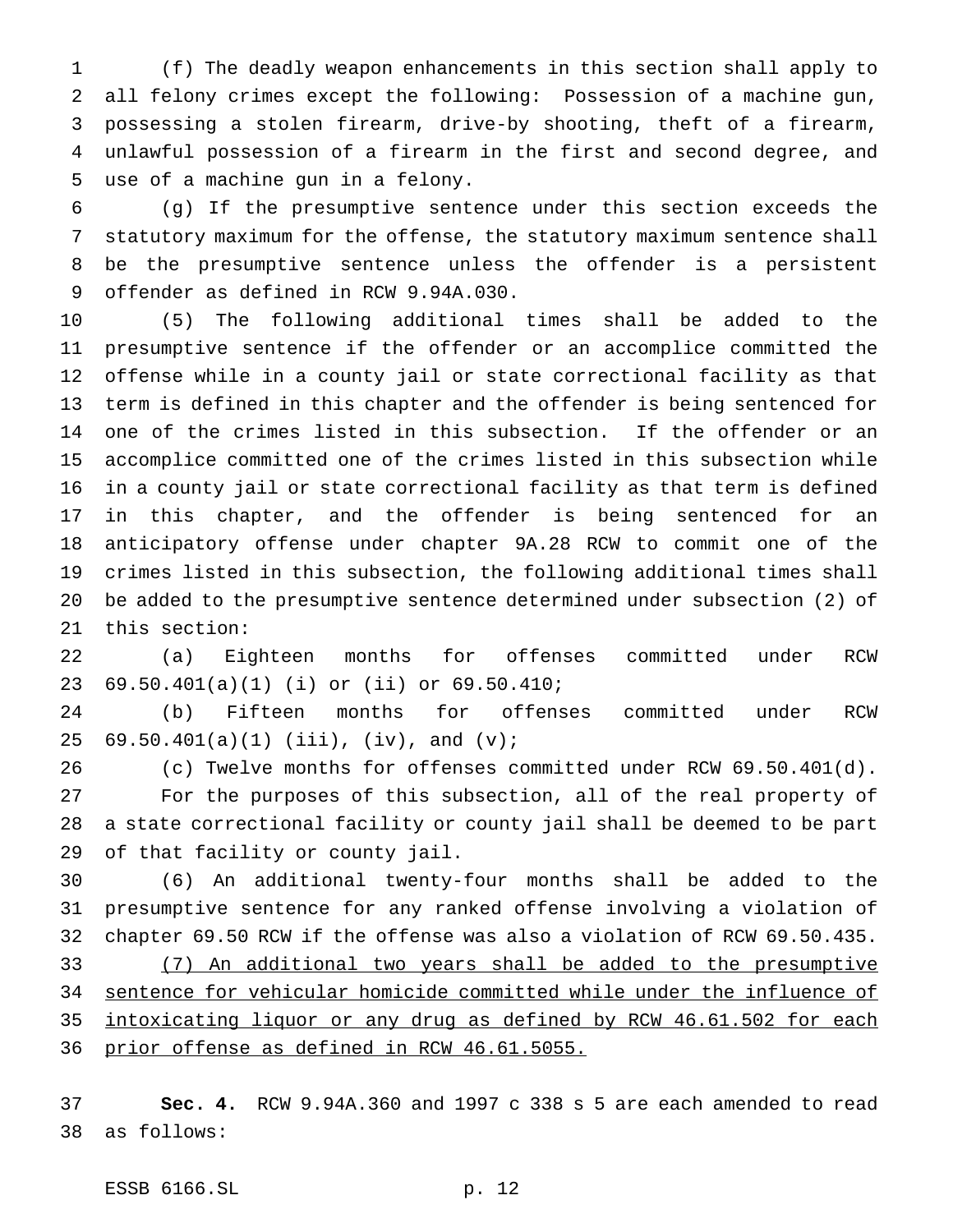The offender score is measured on the horizontal axis of the sentencing grid. The offender score rules are as follows:

 The offender score is the sum of points accrued under this section rounded down to the nearest whole number.

 (1) A prior conviction is a conviction which exists before the date of sentencing for the offense for which the offender score is being computed. Convictions entered or sentenced on the same date as the conviction for which the offender score is being computed shall be deemed "other current offenses" within the meaning of RCW 9.94A.400.

 (2) Class A and sex prior felony convictions shall always be included in the offender score. Class B prior felony convictions other than sex offenses shall not be included in the offender score, if since the last date of release from confinement (including full-time residential treatment) pursuant to a felony conviction, if any, or entry of judgment and sentence, the offender had spent ten consecutive years in the community without committing any crime that subsequently results in a conviction. Class C prior felony convictions other than sex offenses shall not be included in the offender score if, since the last date of release from confinement (including full-time residential treatment) pursuant to a felony conviction, if any, or entry of judgment and sentence, the offender had spent five consecutive years in the community without committing any crime that subsequently results in a conviction. Serious traffic convictions shall not be included in the offender score if, since the last date of release from confinement (including full-time residential treatment) pursuant to a felony conviction, if any, or entry of judgment and sentence, the offender spent five years in the community without committing any crime that subsequently results in a conviction. This subsection applies to both adult and juvenile prior convictions.

 (3) Out-of-state convictions for offenses shall be classified according to the comparable offense definitions and sentences provided by Washington law. Federal convictions for offenses shall be classified according to the comparable offense definitions and sentences provided by Washington law. If there is no clearly comparable offense under Washington law or the offense is one that is usually considered subject to exclusive federal jurisdiction, the offense shall be scored as a class C felony equivalent if it was a felony under the relevant federal statute.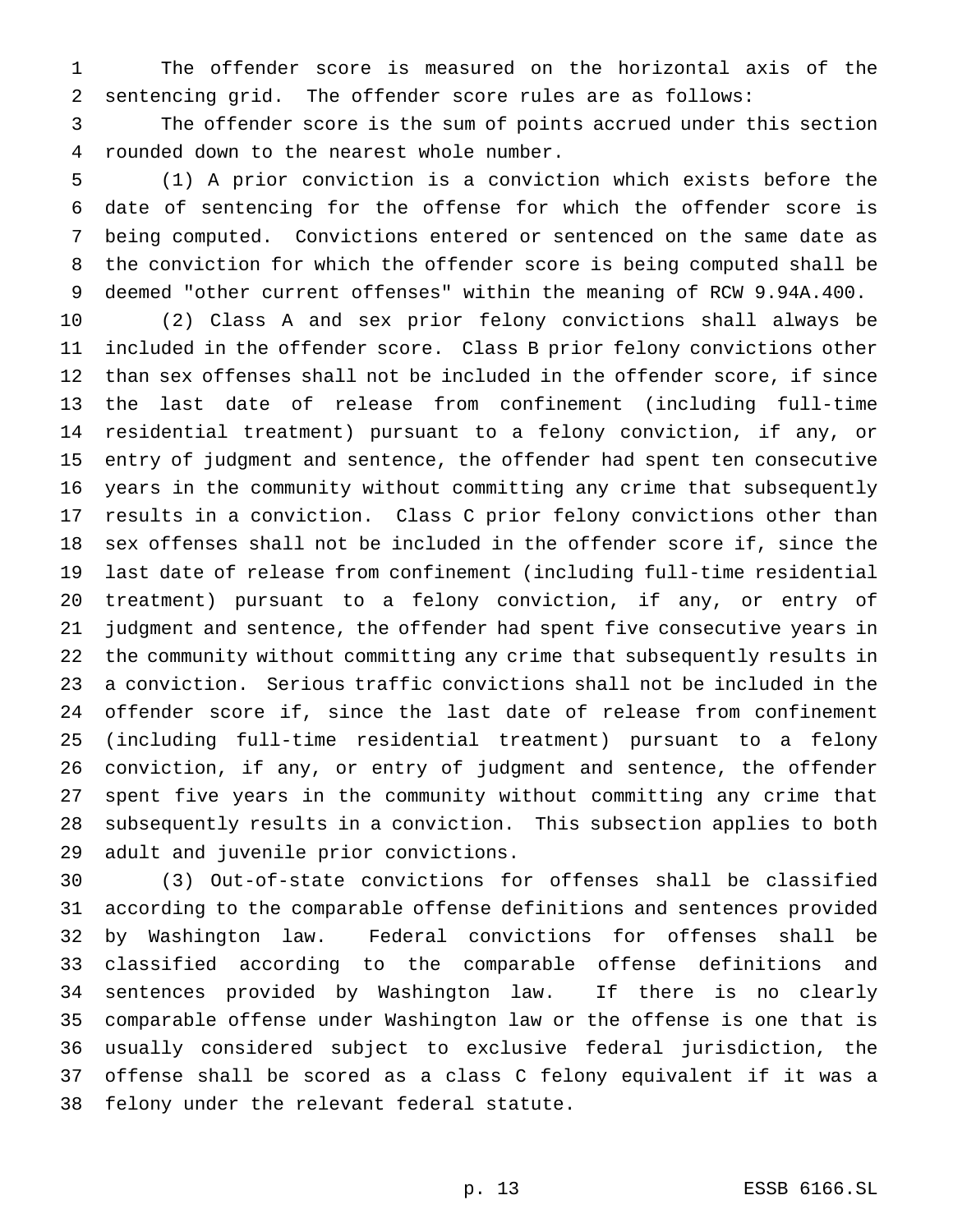(4) Score prior convictions for felony anticipatory offenses (attempts, criminal solicitations, and criminal conspiracies) the same as if they were convictions for completed offenses.

 (5)(a) In the case of multiple prior convictions, for the purpose of computing the offender score, count all convictions separately, except:

 (i) Prior offenses which were found, under RCW 9.94A.400(1)(a), to encompass the same criminal conduct, shall be counted as one offense, the offense that yields the highest offender score. The current sentencing court shall determine with respect to other prior adult offenses for which sentences were served concurrently or prior juvenile offenses for which sentences were served consecutively, whether those offenses shall be counted as one offense or as separate offenses using the "same criminal conduct" analysis found in RCW 9.94A.400(1)(a), and if the court finds that they shall be counted as one offense, then the offense that yields the highest offender score shall be used. The current sentencing court may presume that such other prior offenses were not the same criminal conduct from sentences imposed on separate dates, or in separate counties or jurisdictions, or in separate complaints, indictments, or informations;

 (ii) In the case of multiple prior convictions for offenses committed before July 1, 1986, for the purpose of computing the offender score, count all adult convictions served concurrently as one offense, and count all juvenile convictions entered on the same date as one offense. Use the conviction for the offense that yields the highest offender score.

 (b) As used in this subsection (5), "served concurrently" means that: (i) The latter sentence was imposed with specific reference to the former; (ii) the concurrent relationship of the sentences was judicially imposed; and (iii) the concurrent timing of the sentences was not the result of a probation or parole revocation on the former offense.

 (6) If the present conviction is one of the anticipatory offenses of criminal attempt, solicitation, or conspiracy, count each prior conviction as if the present conviction were for a completed offense. (7) If the present conviction is for a nonviolent offense and not covered by subsection (11) or (12) of this section, count one point for each adult prior felony conviction and one point for each juvenile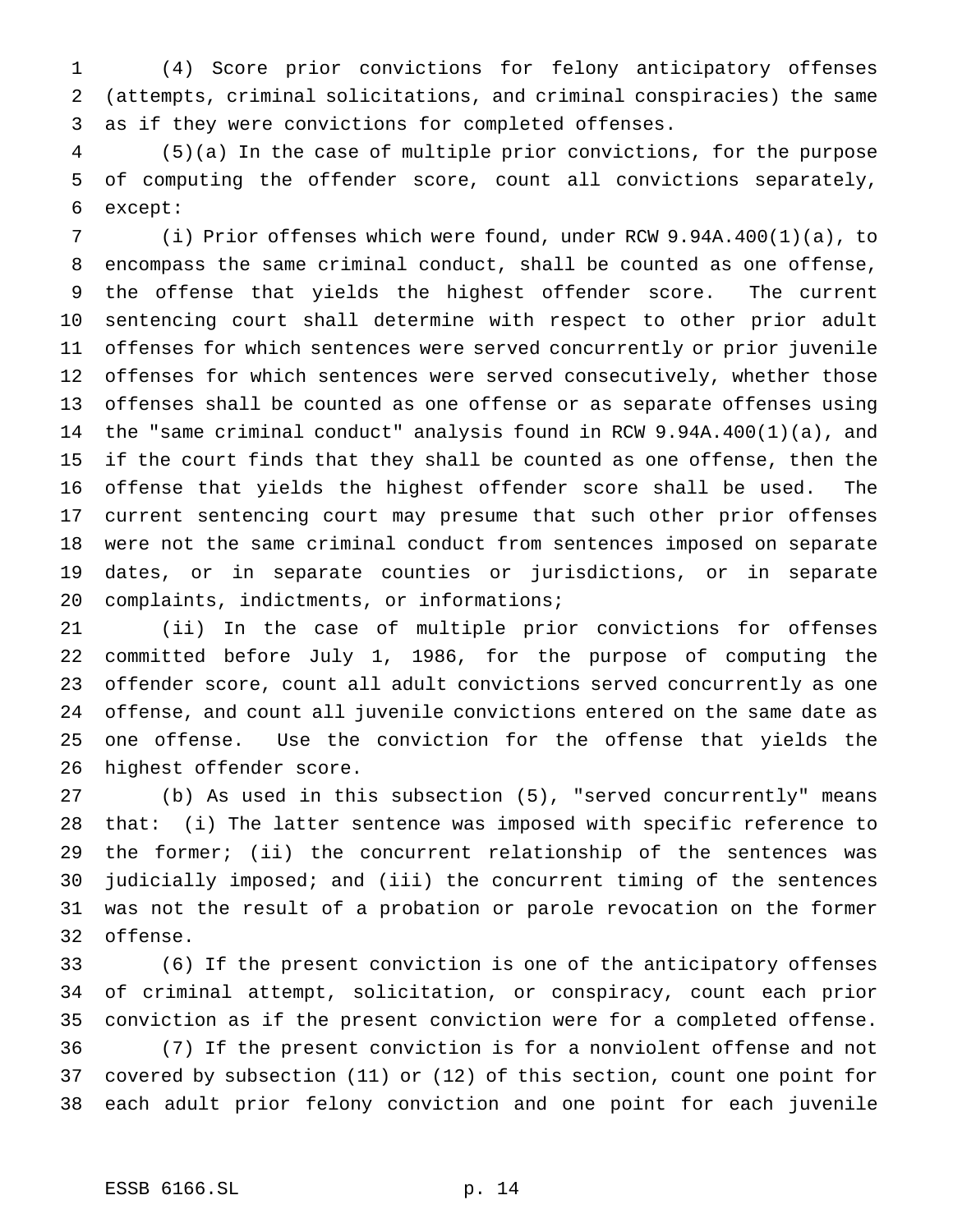prior violent felony conviction and 1/2 point for each juvenile prior nonviolent felony conviction.

 (8) If the present conviction is for a violent offense and not covered in subsection (9), (10), (11), or (12) of this section, count two points for each prior adult and juvenile violent felony conviction, one point for each prior adult nonviolent felony conviction, and 1/2 point for each prior juvenile nonviolent felony conviction.

 (9) If the present conviction is for Murder 1 or 2, Assault 1, Assault of a Child 1, Kidnapping 1, Homicide by Abuse, or Rape 1, count three points for prior adult and juvenile convictions for crimes in these categories, two points for each prior adult and juvenile violent conviction (not already counted), one point for each prior adult nonviolent felony conviction, and 1/2 point for each prior juvenile nonviolent felony conviction.

 (10) If the present conviction is for Burglary 1, count prior convictions as in subsection (8) of this section; however count two points for each prior adult Burglary 2 or residential burglary conviction, and one point for each prior juvenile Burglary 2 or residential burglary conviction.

 (11) If the present conviction is for a felony traffic offense count two points for each adult or juvenile prior conviction for Vehicular Homicide or Vehicular Assault; for each felony offense or serious traffic offense, count one point for each adult and 1/2 point 24 for each juvenile prior conviction. This subsection shall not apply when additional time is added to a sentence pursuant to RCW 46.61.520(2).

 (12) If the present conviction is for a drug offense count three points for each adult prior felony drug offense conviction and two points for each juvenile drug offense. All other adult and juvenile felonies are scored as in subsection (8) of this section if the current drug offense is violent, or as in subsection (7) of this section if the current drug offense is nonviolent.

 (13) If the present conviction is for Willful Failure to Return from Furlough, RCW 72.66.060, Willful Failure to Return from Work Release, RCW 72.65.070, or Escape from Community Custody, RCW 72.09.310, count only prior escape convictions in the offender score. Count adult prior escape convictions as one point and juvenile prior escape convictions as 1/2 point.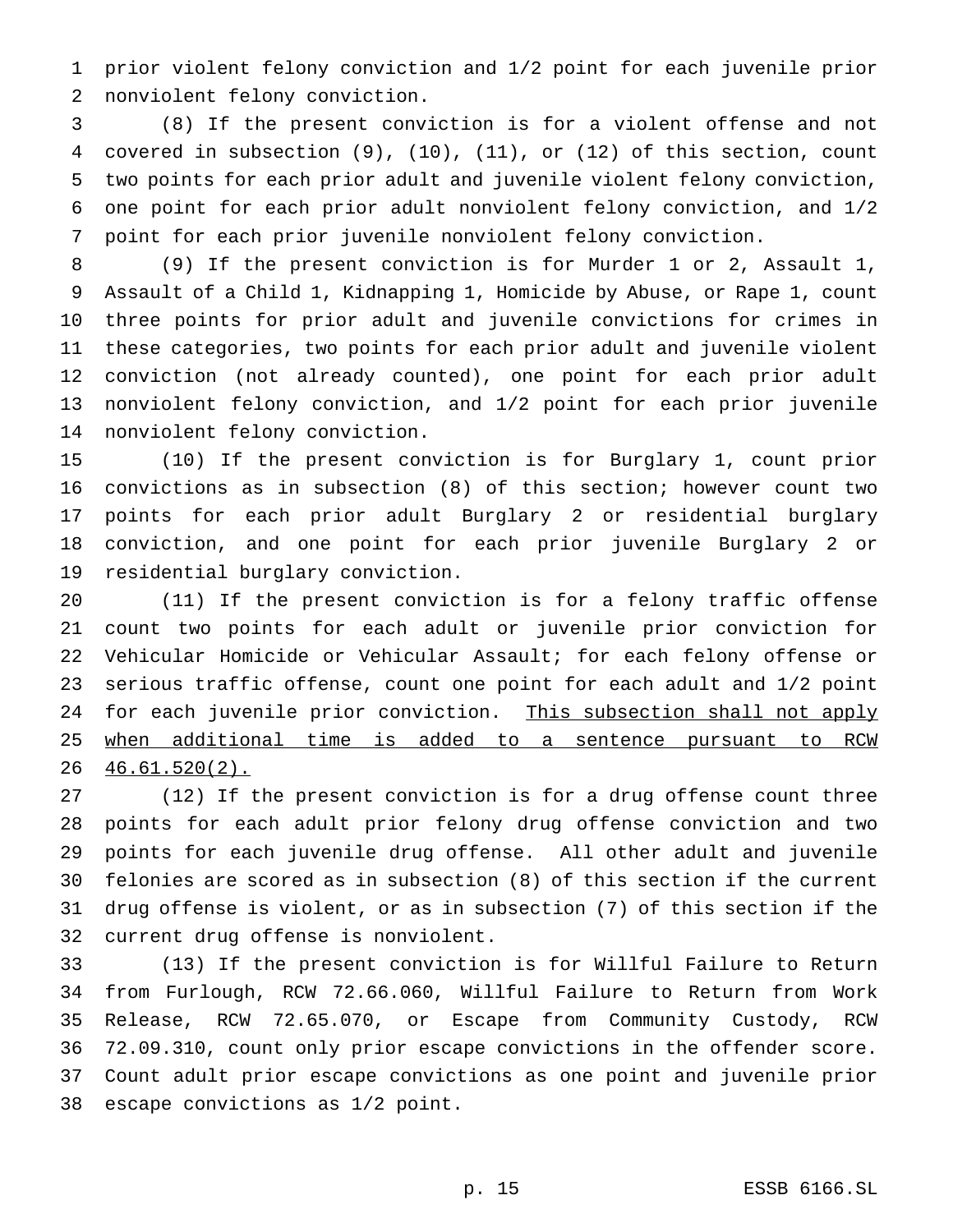(14) If the present conviction is for Escape 1, RCW 9A.76.110, or Escape 2, RCW 9A.76.120, count adult prior convictions as one point and juvenile prior convictions as 1/2 point.

 (15) If the present conviction is for Burglary 2 or residential burglary, count priors as in subsection (7) of this section; however, count two points for each adult and juvenile prior Burglary 1 conviction, two points for each adult prior Burglary 2 or residential burglary conviction, and one point for each juvenile prior Burglary 2 or residential burglary conviction.

 (16) If the present conviction is for a sex offense, count priors as in subsections (7) through (15) of this section; however count three points for each adult and juvenile prior sex offense conviction.

 (17) If the present conviction is for an offense committed while the offender was under community placement, add one point.

 NEW SECTION. **Sec. 5.** A new section is added to chapter 46.61 RCW to read as follows:

 (1) Immediately before the court defers prosecution under RCW 10.05.020, dismisses a charge, or orders a sentence for any offense listed in subsection (2) of this section, the court and prosecutor shall verify the defendant's criminal history and driving record. The order shall include specific findings as to the criminal history and driving record. For purposes of this section, the criminal history shall include all previous convictions and orders of deferred prosecution, as reported through the judicial information system or otherwise available to the court or prosecutor, current to within the period specified in subsection (3) of this section before the date of the order. For purposes of this section, the driving record shall include all information reported to the court by the department of licensing.

 (2) The offenses to which this section applies are violations of: (a) RCW 46.61.502 or an equivalent local ordinance; (b) RCW 46.61.504 or an equivalent local ordinance; (c) RCW 46.61.520 committed while under the influence of intoxicating liquor or any drug; (d) RCW 46.61.522 committed while under the influence of intoxicating liquor or any drug; and (e) RCW 46.61.5249, 46.61.500, or 9A.36.050, or an equivalent local ordinance, if the conviction is the result of a charge that was originally filed as a violation of RCW 46.61.502 or 46.61.504 or an equivalent local ordinance, or of RCW 46.61.520 or 46.61.522.